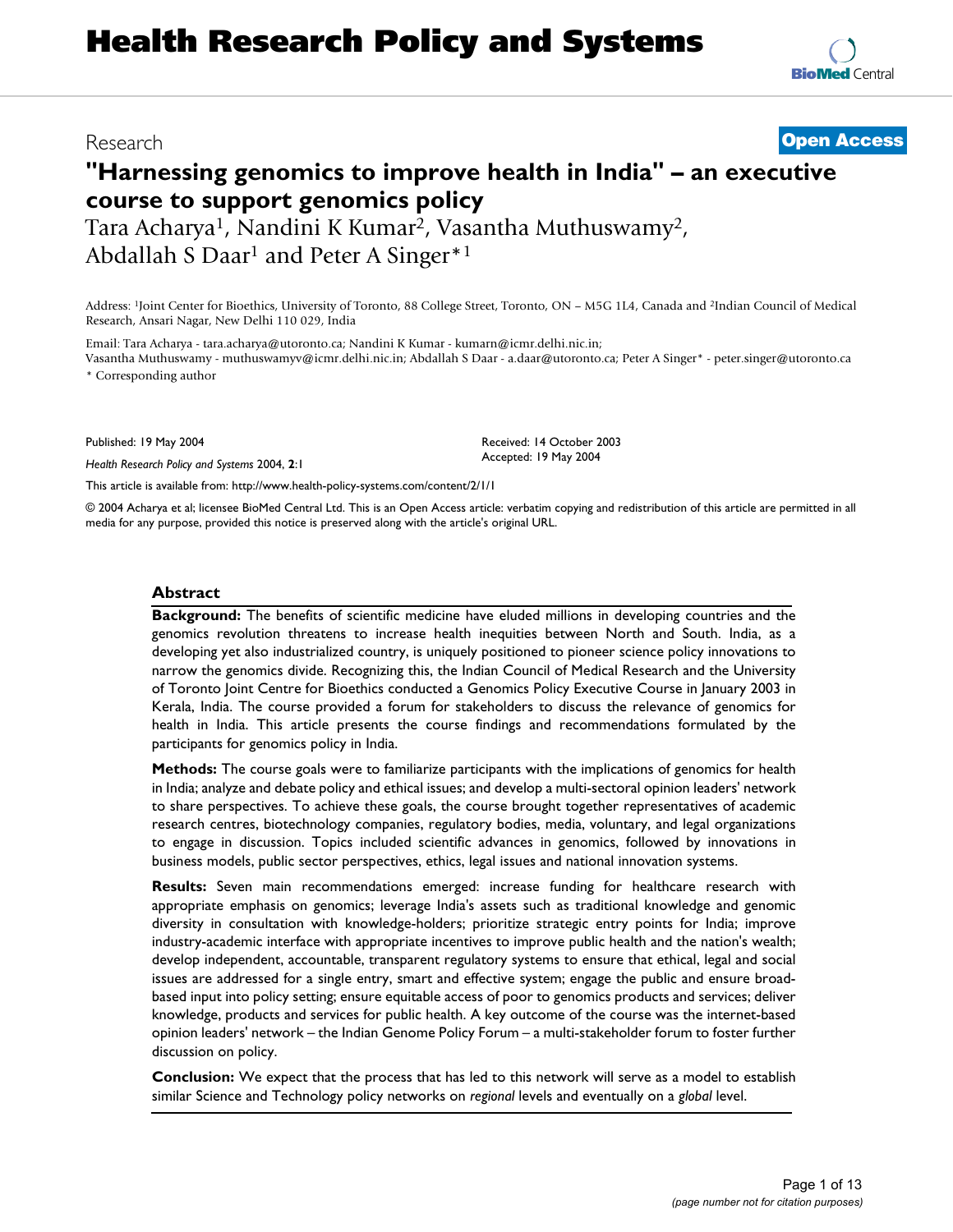## **Background**

Over the last hundred years, innovations in medicine, science and technology have resulted in improved health, quality of life and a rise in life expectancy worldwide. In light of this impressive record it is disheartening that the benefits of scientific medicine continue to elude millions of people in the poorer parts of the world [1]. Children and adults are undernourished, live in poor housing and die from illnesses that are often preventable in the prime of their lives. India, with its wealth of scientific researchers and medical professionals, has made impressive gains in scientific medicine, but the health needs of the majority of the population continue to be unmet.

India is a developing country with a population of over 1 billion, the majority of which live in poverty and have little access to modern medicine. On the other hand, it is counted among the most industrialized countries in the world, with the largest pool of English-speaking scientific and technical professionals outside the United States. It has a well-established pharmaceutical industry. It also continues to be the world leader in the information technology sector, which has spawned a burgeoning bioinformatics industry. In fact, India's success in information technology – its computer software and services industry grew from about \$500 million to more than \$6 billion in exports over the last decade – may provide a model for its biotechnology aspirations [\[2\]](#page-11-0). However, it can be argued that building biotechnology capability will be a more challenging task. In order to achieve its biotech potential, India will have to overcome some significant challenges,

including uncharted territory in regulatory issues, an evolving intellectual property rights environment, and the slow pace of integration between academic and private sector science. Despite these hurdles, India has made impressive forays into the biotechnology sector, both through public sector efforts as well as industry innovation.

In order to assess the potential of these advances to address health needs in India, the Indian Council of Medical Research and Joint Centre for Bioethics at the University of Toronto jointly organized a Genomics Policy Executive Course, from January 20th–23rd, 2003, at Kumarakom Lake Resort in Kerala, India. This 4-day course was conducted by the Indian Council of Medical Research and University of Toronto's Joint Centre for Bioethics, and sponsored by ICMR, Genome Canada, and the International Development Research Centre. The primary goal of the course was to familiarize participants with the potential of genomics and related biotechnologies to address health needs in India and to collectively address the question of how to best harness genomics to improve health (Figure 1).

## **Methods**

The program was planned by first preparing a schedule with presentation topics. We based the layout of the sessions and lecture topics on prior courses held in Nairobi, Kenya in March 2002 and in Toronto, Canada in May 2002. The sessions and presenters are shown in Table [1.](#page-2-0)

- To familiarize participants with the current status and implications of genomics and biotechnology for health in India, and to provide information relevant to public policy
- To provide frameworks for analyzing and debating the policy issues and related ethical questions, and to help understand, anticipate and possibly influence the legal and regulatory frameworks which will operate, both nationally and internationally
- To begin developing an opinion leaders' network across different sectors (industry, academic, government, and voluntary organisations) by sharing perspectives and building relationships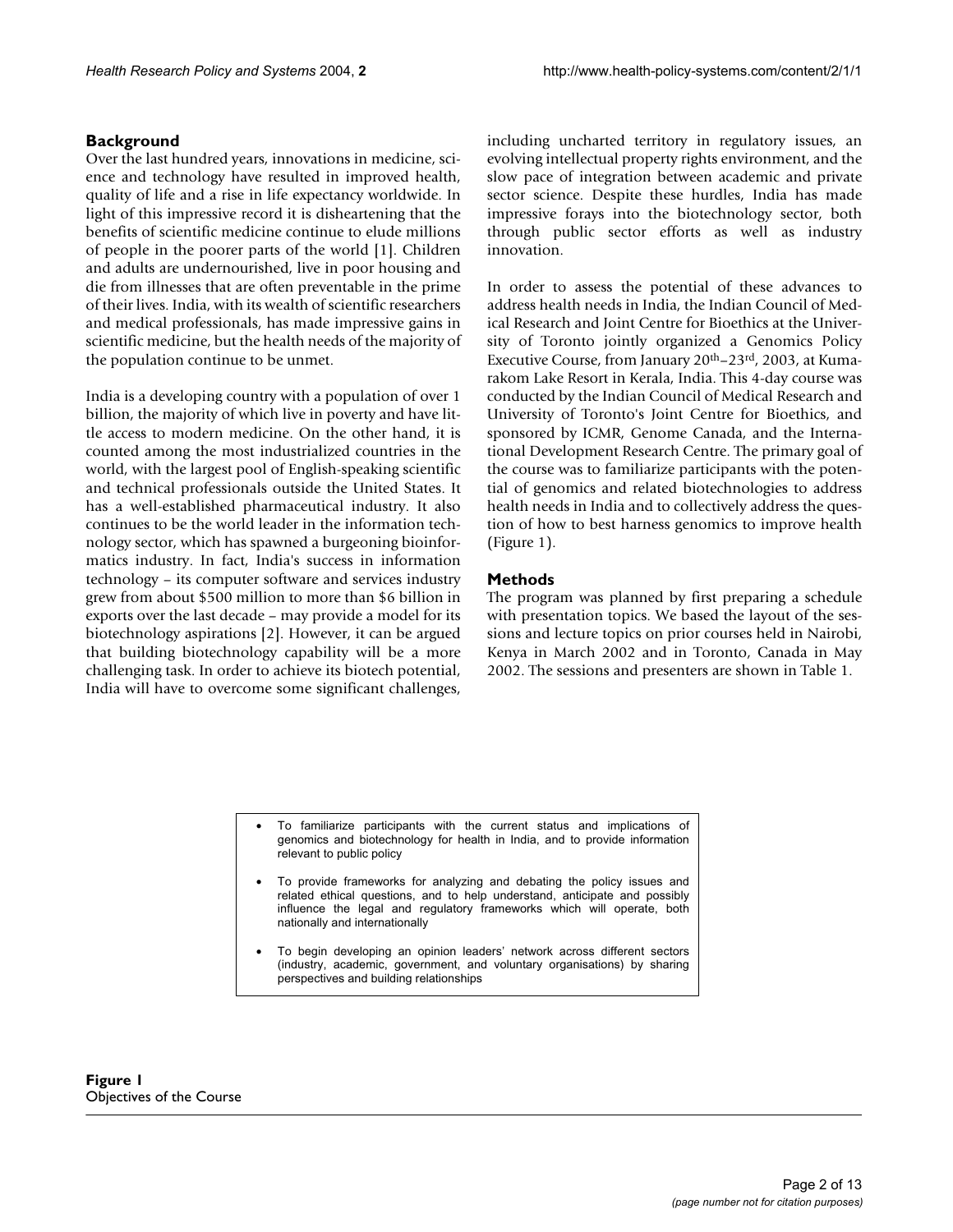| <b>Time</b>     | Day I                                                                                                                                                                    | Day 2                                                                                                                             | Day 3                                                                                                                                  | Day 4                                                                                                    |
|-----------------|--------------------------------------------------------------------------------------------------------------------------------------------------------------------------|-----------------------------------------------------------------------------------------------------------------------------------|----------------------------------------------------------------------------------------------------------------------------------------|----------------------------------------------------------------------------------------------------------|
| $9:00 - 10:30$  | Introduction and Course Overview<br>Dr Vasantha Muthuswamy - ICMR<br>Dr Peter A. Singer - University of Toronto<br>Dr Abdallah S. Daar - University of<br><b>Toronto</b> | <b>Ethical guidelines for Medical</b><br>Research in India<br>Dr N.K. Ganguly - ICMR                                              | <b>Intellectual Property Rights</b><br>Dr Malathi Lakshmikumaran -<br>TERI                                                             | <b>Opinion Leaders' Network</b><br>Dr Peter A. Singer<br>Dr Rakesh Dubey - Ocimum<br><b>Biosolutions</b> |
| $11:00 - 12:30$ | New Science 1 : Genomics<br>Dr S. S. Agarwal - ACTREC<br>DNA Vaccines - Relevance for India<br>Dr G. Padmanabhan – IISc                                                  | <b>Business Models</b><br>Dr Chandu Nair - Scope<br>Marketing & Knowledge<br>National Systems of Innovation<br>Dr Peter A. Singer | Public Health – Community<br>Ownership<br>Dr Saraswathi Sankaran –<br>DESH                                                             |                                                                                                          |
| $2:00 - 3:30$   | New Science 2 : Stem Cells<br>Dr Dipika Mohanty - ICMR (Institute of<br>Immunohaematology)                                                                               | <b>Indian Business Perspectives</b><br>Mr Khalil Ahmed - Shanta<br>Biotech<br>Dr Krishna Ella – Bharath<br>Biotech                | <b>Group Presentations</b><br><b>Biotechnology: From Benches</b><br>to Bedside<br>Dr Rajesh Behl - Centre for<br><b>Human Genetics</b> | <b>Group Presentations</b>                                                                               |
| $4:00 - 5:30$   | <b>Genomics and Global Health</b><br>Dr Abdallah S. Daar                                                                                                                 | Pharmaco-genomics<br>Dr C. M. Gupta - CDRI<br>Dr Vasantha Muthuswamy<br>Dr R. H. Jani - German<br><b>Remedies</b>                 | <b>Legal Regulations of Genomics</b><br>- Emerging Scenario<br>Dr Madhava Menon - WB<br>National<br>University of Juridical Sciences   | Summing up<br>Dr Sandhya Tewari - CII<br>Discussion & Closing $-$ Dr<br>Peter A. Singer                  |

#### <span id="page-2-0"></span>**Table 1: Program and Session Facilitators**

Both course participants as well as presenters for each session were identified through a combination of recommendations from field experts in India and searches on ICMR's database of experts. These efforts were augmented by assistance from the Confederation of Indian Industry. People identified to participate in the course included scientists from academic centres and industry, industry executives, regulatory officials, representatives from the legal sector, NGOs and media. The participants were carefully chosen in an attempt to represent a wide range of interests in the emerging area of genomics in India. In total there were 52 participants, and the represented institutions are listed in Figure [2](#page-3-0).

The sessions dealt with a wide range of relevant topics, starting with recent scientific advances in genomics and stem cell research, followed by discussions on business models in genomics and biotechnology, intellectual property rights and regulatory frameworks, public engagement and an internet-based opinion leaders' network. A detailed time-table of the program is shown in Table [1.](#page-2-0) The presentations were designed to be interactive and foster active discussion from the participants. Most presenters used Microsoft powerpoint presentations, or overhead transparencies, and, where appropriate, additional visual aids such as video films. Each session set aside at least 45 minutes for discussion and participation. Participants were encouraged to read supporting materials (Figure 3) prepared prior to the meeting (in consultation with presenters) in order to enhance their in-class experience and maximize the benefits from the presentations and the class discussion. Materials included peer-reviewed articles,

as well as news items, patents, and material from other sources. The facilitators (in particular PAS) summarized the main points at the end of each lecture, facilitated the discussion and maintained continuity and focus throughout the course. Early in the course, the attendees were placed into one of five study groups – these groups were carefully chosen to capitalize on the diversity in background and expertise of the participants. The overall task of these study groups was to draw upon the course material and their own experiences and propose a set of recommendations for genomics and biotechnology policy in India. The groups met frequently to discuss the presentations, and each participant was also provided a course reader with additional background reading materials on the lecture topics. In order to assess the level of interest in the formation of an email-based opinion leaders' network, a brief survey was conducted on the participants' internet access and their expectations of the network.

#### **Results**

The first day of the course introduced participants to one another, and to the overall purpose and objectives of the course (Figure 1). The day's presentations began following the welcome address by conveners from ICMR and University of Toronto, and a brief overview of the status of genomic research in India. The three presentations of the day were dedicated to familiarizing the participants with the latest scientific advances in genomics and biotechnology, and their relationship to international health, particularly to health in developing countries. Dr S.S. Aggarwal, Director ACTREC, presented background information on genomics and discussed the revolution in life sciences that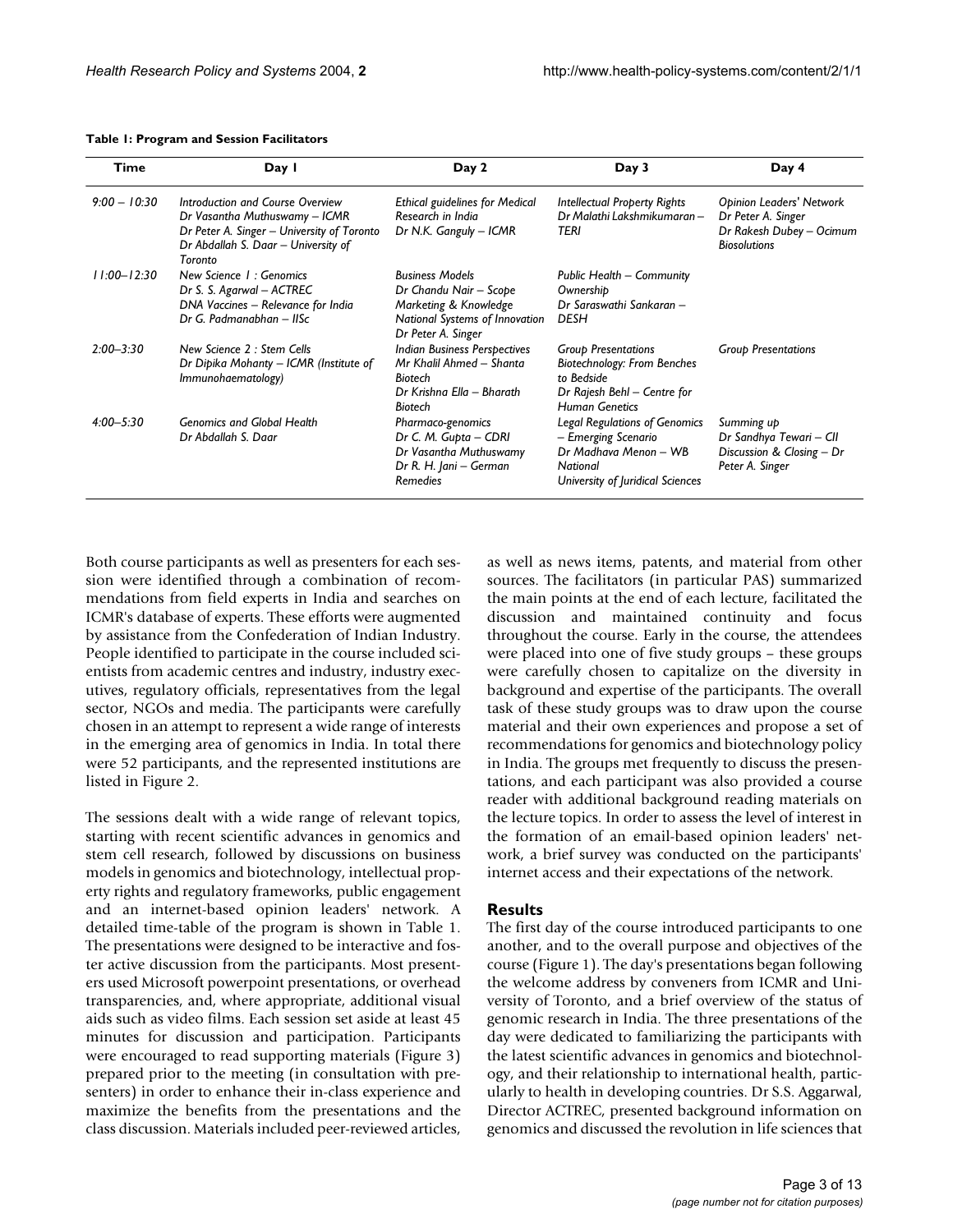<span id="page-3-0"></span>A.D. Nageswari - Directorate of Medical Education, Chennai Abdallah Daar - *Joint Centre for Bioethics,* University of Toronto Alok Kumar - Proagro Seed Co. Pvt Ltd (Bayer CropScience) Asis Datta *- International Centre for Genetic Engineering & Biology,* JNU C.M. Gupta - Central Drug Research Institute Chandu Nair - Scope marketing & Information Solutions Pvt Ltd D.Varatharajan - Sree Chitra Tirunal Institute for Medical Sciences and Technology Dinesh C. Sharma - The Lancet Oncology Dipika Mohanty *- Institute of Immunohaematology, ICMR* G. Padmanabhan - Indian Institute of Sciences (IISc) G.S. Khatre - Bharat Biotech International Ltd Geeta Jotwani - ICMR Jai Rup Singh - Guru Nanak Dev University K.Ramamoorthy - Kerala Government Kasturi Dutta *- Special Centre for Molecular Medicine,* JNU Khalil Ahmed - Shantha Biotechnics Pvt Ltd Krishna Ella - Bharat Biotech International Ltd M. Jayaprasad - Malayala Manorama Malathi Lakshmikumaran - Tata Energy Research Institute Manoranjan Hota - Ministry of Environment & Forests Moinak Banerjee - Rajiv Gandhi Centre for Biotechnology N.K. Ganguly - ICMR N.K. Mehra - All India Institute of Medical Sciences N.R. Madhava Menon - West Bengal National University of Juridical Sciences Nandini K. Kumar - ICMR P.R. Sudhakaran - Kerala University P.S. Maruthi Sai - Dr Reddy's Laboratories Ltd. Peter Singer - *Joint Centre for Bioethics,* University of Toronto Poonam Salotra *- Institute of Pathology,* ICMR Prochi Madon - Reliance Life Sciences Pvt. Ltd. R. S. Paranjape *- National AIDS Research Institute,* ICMR R.H. Jani - German Remedies Rajeev Soni - Ranbaxy Lab. Ltd Rajesh Behl - Centre for Human Genetics Rakesh Dubey - Ocimum Biosolutions Ltd S. C. Sehgal *- Regional Medical Research Centres,* ICMR S.S. Agarwal - Advanced Centre for Treatment, Research and Education in Cancer Sandhya Srinivasan - freelance journalist Sandhya Tewari - Confederation of Indian Industry Sandip Basu - National Institute of Immunology Sachin Chaturvedi - Research & Information Systems Sarala K. Subba Rao *- Malaria Research Centre,* ICMR Saraswathi Sankaran - Deepam Educational Society for Health (DESH) Subbiah Arunachalam - M.S. Swaminathan Research Foundation Sujatha Narayanan *- Tuberculosis Research Centre,* ICMR Suman Sahai - Gene Campaign T.S. Rao - Department of Biotechnology, Ministry of Science & Technology Tara Acharya - *Joint Centre for Bioethics,* University of Toronto V. Mohanan Nair - Sree Chitra Tirunal Institute for Medical Sciences and Technology V. Vasanthi - Directorate of Public Health and Preventive Medicine, Govt of Tamil Nadu Vasantha Muthuswamy – ICMR Vinod Varshney - Hindustan Times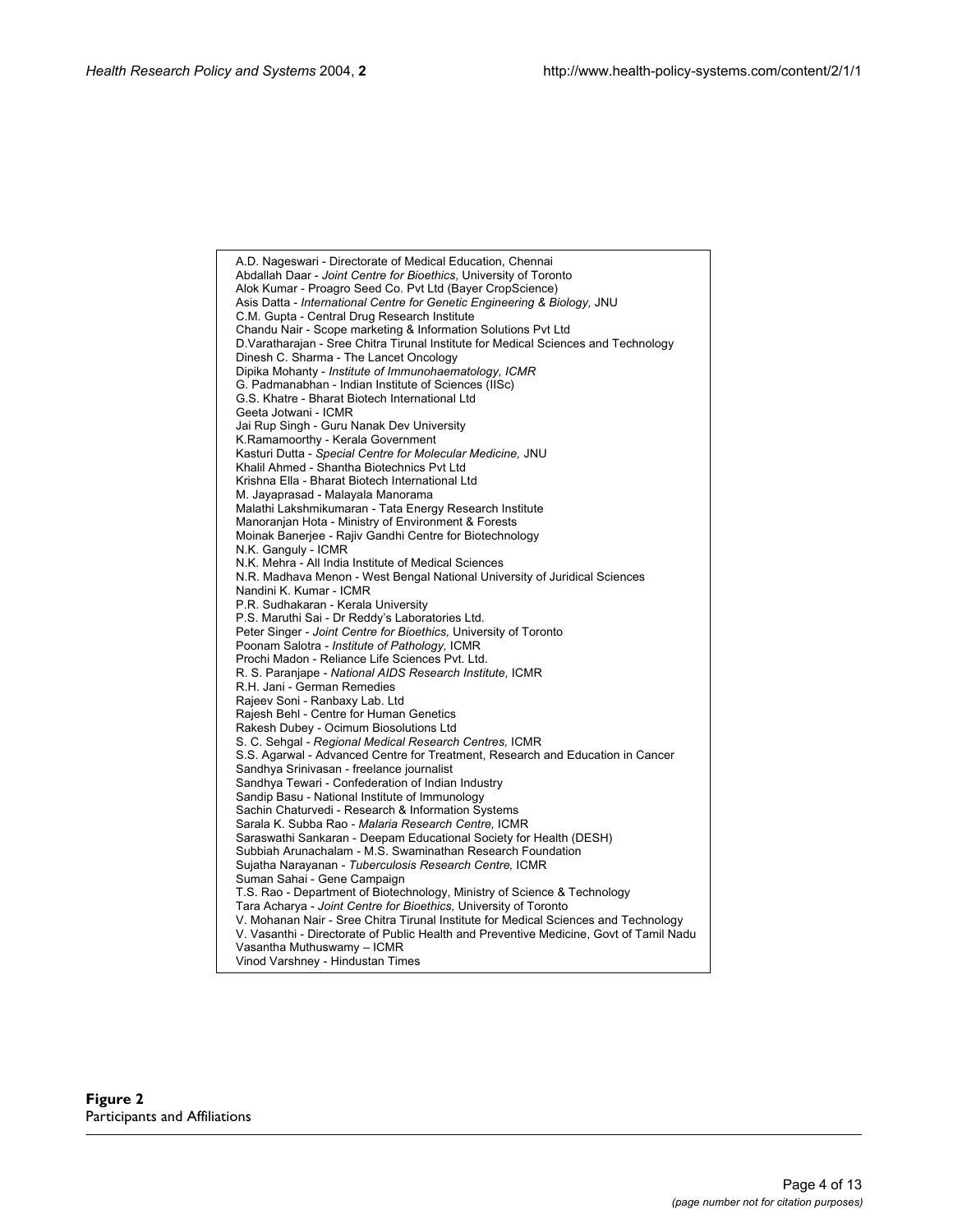| Cahill, Lisa Sowle (2001) "Genetics, Commodification, and Social Justice in the Globalization<br>Era", Kennedy Institute of Ethics Journal, 11(3), p. 221-238                                                                                                     |  |  |  |
|-------------------------------------------------------------------------------------------------------------------------------------------------------------------------------------------------------------------------------------------------------------------|--|--|--|
| Caulfied, Timothy, E. Richard Gold and Mildred K. Cho, "Patenting Human Genetic Material:<br>Refocusing the Debate", Science and Society, [pages? year?]                                                                                                          |  |  |  |
| Chaturvedi S (2002) Status and Development of Biotechnology in India: an Analytical<br>Overview. http://www.ris.org.in/dp28 pap.pdf                                                                                                                               |  |  |  |
| CIHR (January 2002) "Human Pluripotent Stem Cell Research: Recommendation for CIHR-<br>Funded Research", Report of the Ad Hoc Working Group on Stem Cell Research,<br>www.cihr.ca/cgi-bin/cihr_print.pl                                                           |  |  |  |
| Collins, Beverly A. et al. (July 2000) "From Theory to Practice: Identifying Authentic Opinion<br>Leaders to Improve Care", Managed Care, p. 56-62                                                                                                                |  |  |  |
| Daar AS, Thorsteinsdottir H, Martin DK, Smith AC, Nast S, Singer PA, (2002) Top ten<br>biotechnologies for improving health in developing countries. Nat Genet.;32(2):229-32.                                                                                     |  |  |  |
| Enriquez, Juan and Ray A. Goldberg (March-Arpil 2000) "Transforming Life, Transforming<br>Business: The Life-Science Revolution", Harvard Business Review, p. 96-104                                                                                              |  |  |  |
| Gaskell, George et al. (September 2000) "Biotechnology and the European Public", Nature<br>Biotechnology, Vol 18, p. 935-938                                                                                                                                      |  |  |  |
| ICMR (2000) Ethical Guidelines for Biomedical Research on Human Subjects. Indian Council<br>of Medical Research. New Delhi 2000. http://icmr.nic.in/ethical.pdf                                                                                                   |  |  |  |
| Lemmens, Trudo (1999) "Private Parties, Public Duties: The Shifting Role of Insurance<br>Companies in the Genetics Era", Genetic Information: Acquisition, Access and Control, Alison<br>Thompson and Ruth Chadwick, Eds, Kluwer Academic/Plenum Publis, p. 31-39 |  |  |  |
| Lemmens, Trudo (March 1997) "What About Your Genes?" Ethical, Legal, and Policy<br>Dimensions of Genetics in the Workplace", Politics and the Life Sciences, 16(1), p. 57-75                                                                                      |  |  |  |
| Melzer, David (1998) "Patent Protection for Medical Technologies: Why some and not<br>others?", Lancet, Vol 351, p. 518-19                                                                                                                                        |  |  |  |
| Owens, Kelly and Mary-Claire King (October 1999) "Genomic Views of Human History",<br>Science, Vol 286, p. 451 - 453                                                                                                                                              |  |  |  |
| Pang T & Weatherall D (2002) Genomics and Global Health. BMJ Vol 324, 4 <sup>th</sup> May p.1051-52                                                                                                                                                               |  |  |  |
| Roses, Allen D. (June 2000) "Pharmacogenetics and the Practice of Medicine", Nature, Vol<br>405, p. 857-865                                                                                                                                                       |  |  |  |
| Scherer, Stephen (Autumn 2001) "The Human Genome Project", ISUMA, p. 11 - 19                                                                                                                                                                                      |  |  |  |
| Singer PA, Daar AS. (2001) Harnessing genomics and biotechnology to improve global health<br>equity. Science; 294(5540): 87-9.                                                                                                                                    |  |  |  |
| Wolf, Susan M. (1995) "Beyond "Genetic Discrimination": Toward the Broader Harm of<br>Geneticism", Journal of Law, Medicine and Ethics, 23, p. 345-53                                                                                                             |  |  |  |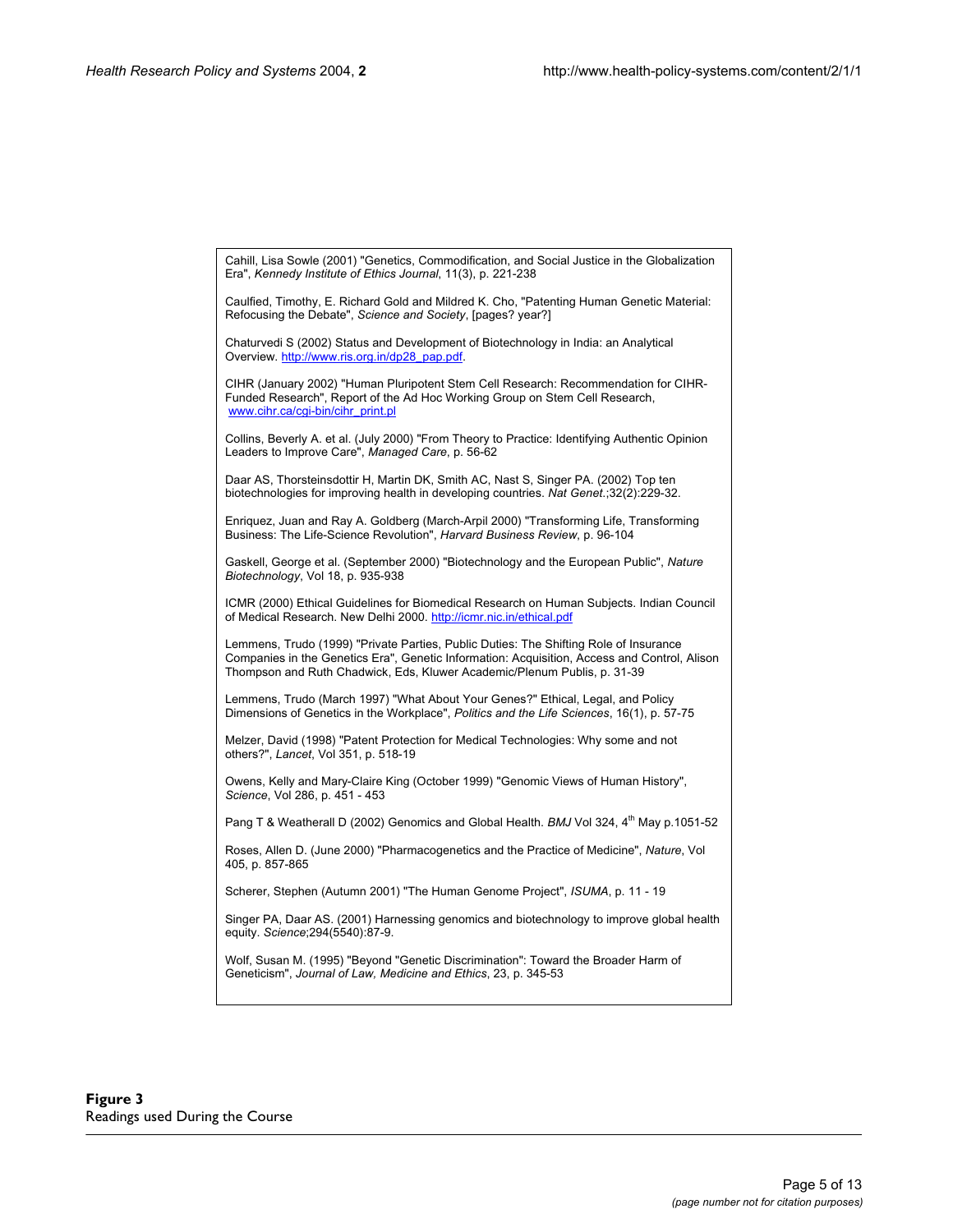genomics has brought about. Dr G. Padmanabhan, Emeritus Scientist, Indian Institute of Science spoke on the relevance of DNA vaccines have been heralded as third vaccine revolution and how developing countries like India should develop it as a cost-effective alternative with indigenous expertise and international help. Dr Dipika Mohanty of the Institute of Immuno-haematology at KEM hospital brought the participants up to speed on the latest research in stem cells. Dr Abdallah Daar of the University of Toronto Joint Centre for Bioethics closed the day with a discussion of the impact of genomics and related biotechnologies on global health, emphasizing the ten biotechnologies that are the best candidates to address the health needs of developing countries [3]. A rich discussion followed each session, with participants focusing on both the latest scientific developments, as well as their potential impact for health in the developing world, in particular India. Some participants were enthusiastic about these developments, while others remained sceptical about the immediate benefits for the developing world.

On the second day, Dr N.K. Ganguly, Director-General of ICMR, presented an overview of the progress of biotechnology in India and the need for a revision of ethical guidelines in medical research, emphasizing the need to link science and society, allocation of resources for health, and the disconnect between industrial policy and health policy in India. This lecture was followed by a focus on industry perspectives, with an introduction on worldwide business models in the biotechnology sector by Mr Chandu Nair, Director, Scope e-knowledge Centre. Dr Peter Singer of the University of Toronto then discussed the concept of national systems of innovation, with examples from the industrialized world (Canada and the United States) as well as emerging economies like India and Cuba. Mr Khalil Ahmed, Executive Director at Shantha Biotech and Dr Krishna M. Ella director Bharat Biotech provided the participants with their own concrete examples from the perspective of the Indian biotechnology industry, bringing into the spotlight the importance of private enterprise in the quest for global health equity. The day ended with a discussion of pharmacogenomics and its potential for improving health in India, presented by Drs R. H. Jani, MD German Remedies, and C. M. Gupta, Director, CDRI and the ethical issues pertaining to this new area presented by Dr Vasantha Muthuswamy. This day saw animated discussions on collaborations between the public and private sectors to foster biotechnology in India, as well as the role of government policy in encouraging investment in the private sector and academia. There was also a discussion of ethics, confidentiality and privacy issues and intellectual property rights triggered by the session on pharmacogenomics.

The third day opened with an interactive session on intellectual property rights, led by Dr Malathi Lakshmikumaran of TERI, which generated a good deal of debate on traditional knowledge and its ownership. Dr Saraswati Sankaran then brought to light the importance of public engagement to realize the potential of biotechnology in health improvement, using the example of her Organisation DESH's HIV/AIDS initiative. This talk was followed by group work and a discussion by the participants, on public engagement interventions for biotechnology based on the role of the settings assigned to each group (Media; Educational institutions; Hospitals; Workplace; Slumdwellers). Some of the practical suggestions from the participants included school field trips to biotechnology laboratories and training in the workplace on ethical concerns regarding genetic profiling. Dr Madhava Menon then presented a discourse on the emerging scenario regarding the legal regulation of genomics and its important inclusion in juridical sciences. Dr Rajesh Behl from the Center for Human Genetics, Bangalore, followed with a lecture on how best to translate the benefits of basic scientific research to practical medical interventions. This intensive day ended with the participants working in groups to use the material that had been presented in the course in order to address the underlying question: how to harness the benefits of genomics and biotechnology to improve health in India.

The final day of the course set out with Drs Rakesh Dubey of Ocimum Biosolutions and Peter Singer presenting their thoughts on the proposed internet-based Opinion Leaders' Network – the main goal of which is to encourage further interaction between the participants (as well as other interested individuals) with an overarching aim to create sound genomics policy in India. Both noted that it would be essential to have wide representation, active participation from all sectors and open discussion. A survey was conducted to assess the participants' level of interest in establishing such a network, and what they expect to achieve from it. Following this, the participants were given three hours to work on their presentations, and the course re-convened after lunch.

The five groups were each given the opportunity to present their views of the most important aspects of the course, and how best to use genomics and biotechnology to address India's health needs. While it was generally agreed that the biotechnology sector (encompassing both public and private efforts) has grown over the last ten years and that genomics has the potential to alleviate India's health problems, the course participants also emphasized the importance of effective regulatory systems, intellectual property rights and ethical and social issues related to genomics and public health. In his role as facilitator, Peter Singer then identified recurring themes in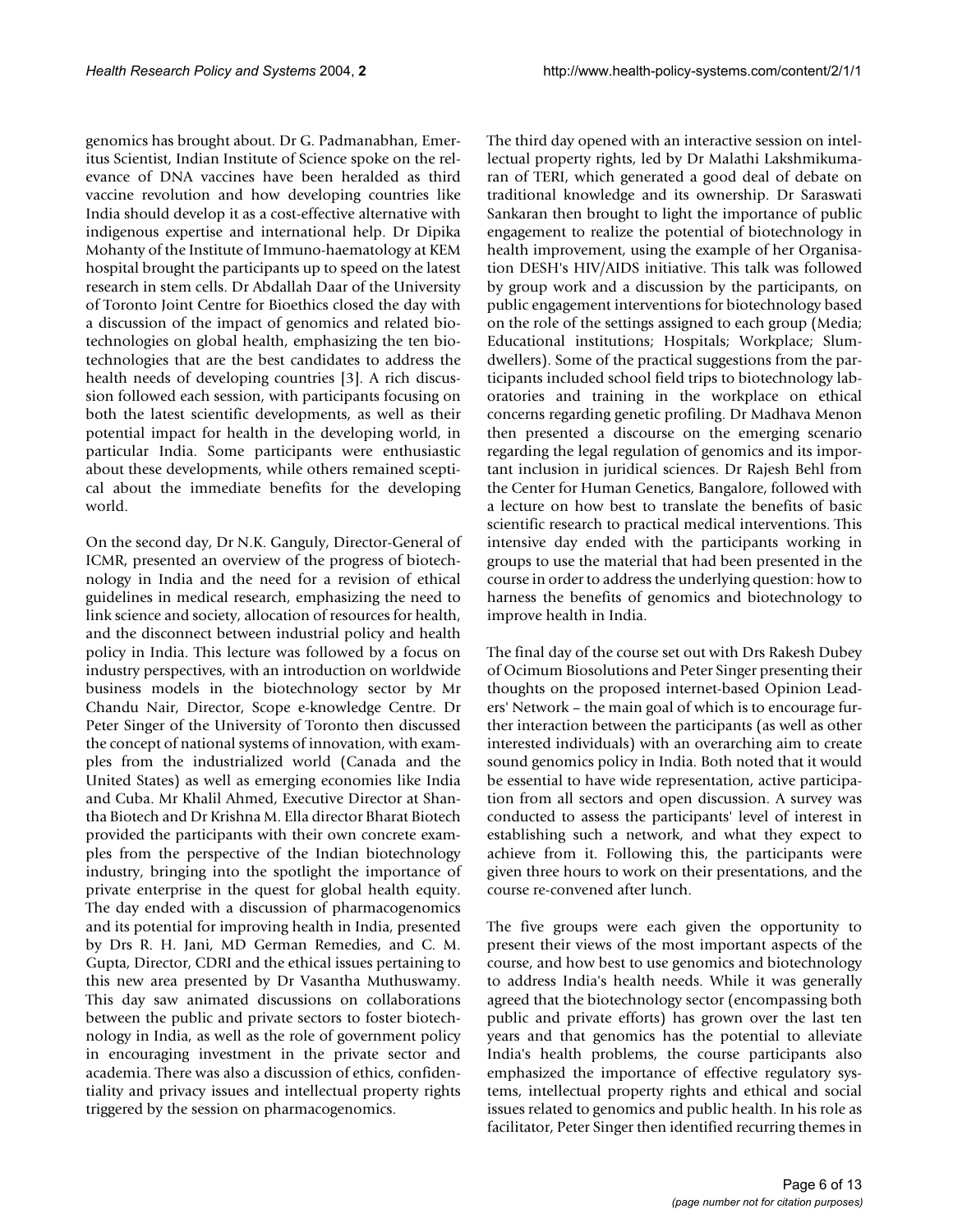- Increase funding for healthcare research with appropriate emphasis on genomics
- Leverage India's assets such as traditional knowledge and genomic diversity in consultation with knowledge-holders and indigenous communities
- Prioritize strategic entry points for India as per the national innovation system
- Improve industry-academic interface with appropriate incentives to improve public health and the nation's wealth
- Develop independent, accountable, transparent regulatory systems based on ethics to ensure that ethical, legal and social issues are addressed for a single entry, smart and effective system
- Engage the public and ensure broad-based input into policy setting
- Ensure equitable access of poor to genomics products and services
- Deliver knowledge, products and services for public health
- Establish an internet-based opinion leaders' network to foster cross-sectoral dialogue

**Figure 4** Recommendations Emerging from the Course Discussion

these presentations and synthesized them into seven overall recommendations for genomics policy in India. An intensive debate followed, as participants deliberated over these recommendations with regard to their suitability to the Indian economy, health needs and the biotechnology sector. The recommendations were modified accordingly by the participants. The final recommendations emerged over the course of the debate (Figure 4), and these will be discussed further below.

#### **Discussion**

#### *Increase funding for healthcare research with appropriate emphasis on genomics*

Currently, the total funding for health research in Central governmental institutions in India is a little over US \$100 million – these funds are allocated to the control of communicable and non-communicable diseases, patient care, medical education, training, and research with the latter three accounting for about 60% of the funds [4]. In contrast, the budget for the US National Institutes of Health for basic biosciences R&D alone was \$23.6 billion in 2002, or about 1% of the total US government budget [5]. Therefore, even though India's purchasing power parity inflates this level of funding, it still represents less than 0.5% of the total budget (approximately \$92 billion for the year 2003–4).

Not surprisingly, therefore, there was consensus among the course participants that the Indian government needs to increase funding for health research, with appropriate emphasis on genomics and related biotechnology. The Department of Biotechnology (under the Ministry of Science and Technology) and the Indian Council of Agricultural Research (ICAR) have also stressed the importance of increased government funding for biotechnology research and development in general and are requesting US \$560 million for R&D from the federal government for the tenth five-year plan. These funds will be used for ongoing and new programs in vaccine research, genomics, transgenic plants and animals, and technology transfer. The DBT also expects to support state governments in building biotechnology parks and research centres [6].

The private sector, for its part, has also faced financial hurdles. Biotechnology companies have found it difficult to attract both government as well as venture capitalist funding (Indian survey). This is partly due to the perception of biotechnology market as uncertain, especially over the last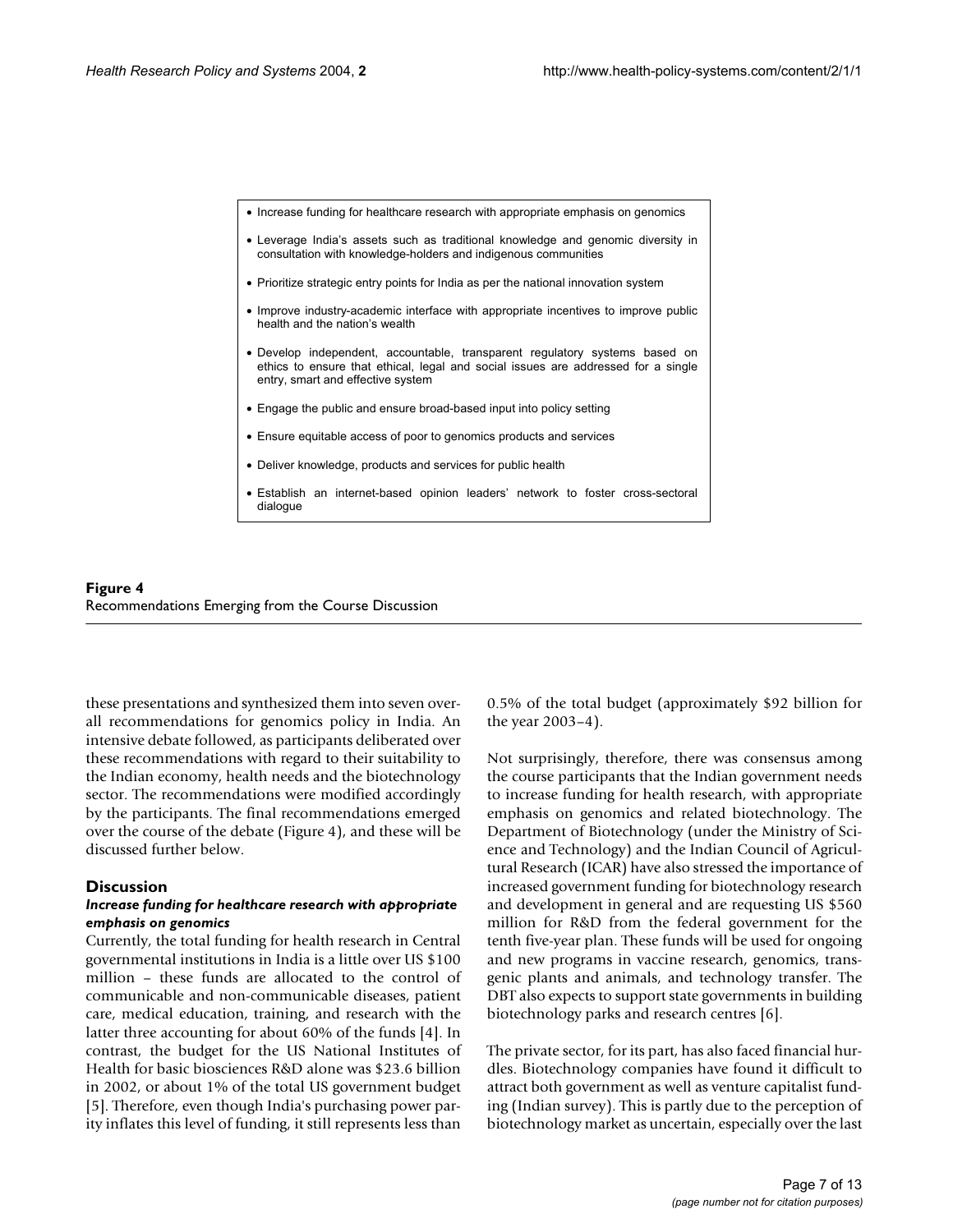two years, but there was considerable debate during the course over the fact that funding for R&D in the biological sciences has been directed mostly at the public sector, with few incentives for the private sector. Key government-funded research centres in India include the Indian Council for Medical Research; the National Centre for Biological Sciences in Bangalore (owned by the Tata group); the Tata Institute for Fundamental Research; the Centre for Cellular and Molecular Biology. ICMR is expected to receive US \$30 million over five years from the Ministry of Health for genomics, stem cell and structural biology research. The funding will be divided among various research centres and medical institutions under the direction of ICMR, and will focus, among other diseases, on leprosy, TB, rheumatic fever and β-thalassemia [7].

## *Leverage India's assets such as traditional knowledge and genomic diversity in consultation with knowledge-holders and indigenous communities*

India has 7% of the world's biodiversity and with it a treasure of traditional knowledge of the medicinal properties of indigenous plants [8]. Moreover, the genetic diversity of the population makes the country a tremendous source of information for research in genetic epidemiology. The Indian Genome Initiative (IGI) is a project launched by the DBT to study the genetic variation of the Indian population. The program has funding support of US \$20 million over five years. A network of four gene banks has also been set up for the conservation of rare, endangered and commercially important medicinal and aromatic plants, and a program has been initiated for the development of herbal products with the help of biotechnology tools [6]. Dr Malathi Lakshmikumaran's presentation of India's successes in overturning the Basmati rice and turmeric patents highlighted the issue of intellectual property rights over traditional knowledge in developing countries. The former patent was seen as a serious economic threat for rice exporters from India and Pakistan. In 1997, the Texas-based firm RiceTec was granted a patent on 'basmati rice lines and grains' by the USPTO on the basis of 20 claims. India and Pakistan challenged three of the claims that related to the grain quality (such as elongation in cooking and the characteristic aroma of basmati grains). Following re-examination of the patent, Rice Tec has withdrawn these claims and can no longer use the name "Basmati" for its rice lines. The turmeric patent was seen as a rather opportunistic attempt to own exclusive rights to a natural product that has been used in India for medicinal purposes for centuries. In 1995, two U.S. based Indians were granted a patent for the use of turmeric in wound healing. The invention claimed under the patent was the use of turmeric at the site of an injury and/or its oral intake to promote the healing of a wound. An extensive search yielded indigenous medical texts, some over 100 years old, that challenged the novelty of the use of turmeric in healing wounds, leading the USPTO to revoke the patent.

The value of these traditional assets is widely recognized, and the participants acknowledged that they need adequate protection and benefit sharing so that indigenous communities are not exploited and are the recipients of the products of research conducted on them. According to the DBT, sixteen genetic diagnosis and counselling units have been set up in the country for prenatal diagnosis and counselling for major genetic disorders. Almost fourteen thousand affected families have benefited from this programme. A few thousand people belonging to socially underprivileged groups have been screened for detecting various genetic disorders. A National Bioethics Committee has formulated policies for the ethics of research in human genetics and genomics, and ICMR guidelines on human genetics have been legislated. The DBT has also developed policies on ethics and regulatory issues in biotechnology [9].

## *Prioritize strategic entry points for India as per the national innovation system*

As India makes forays into genomics and bioinformatics, it will be important to prioritize the country's health needs and strategic entry points. An estimated 4 million people are living with AIDS in India [10], over 2 million people are infected with malaria per year [11] and over 420,000 Indians die annually from tuberculosis [12]. On the other hand, chronic diseases like cancer, diabetes and heart disease are also prevalent in India and pose a rising health concern. Both these broad categories of disease present R&D opportunities for India. Moreover, India's biotechnology and pharmaceutical industries are also in a good position to prioritize and develop indigenous technologies. For example, the announcement by the US Department of Health in 2002 of 64 stem-cell lines that will be funded by the US federal government creates opportunities for stem cell research in India – Reliance Life Sciences has 7 of these cell lines. The Indian biotechnology industry is ranked third in the world in terms of stem cell research, primarily because both the government and private industry have invested heavily in research institutes studying stem cells. The World Health Organization, in its 2002 report on Genomics and World Health, also urges Member states to build genomics and bioinformatics capacity for research towards their own health priorities in order to address global health inequities [13]. India can, and has already begun to, translate its successes in software technology into bioinformatics capability.

In January 2002, the DBT also articulated priority research areas for government funding in biotechnology. These areas include vaccines based on genomic research for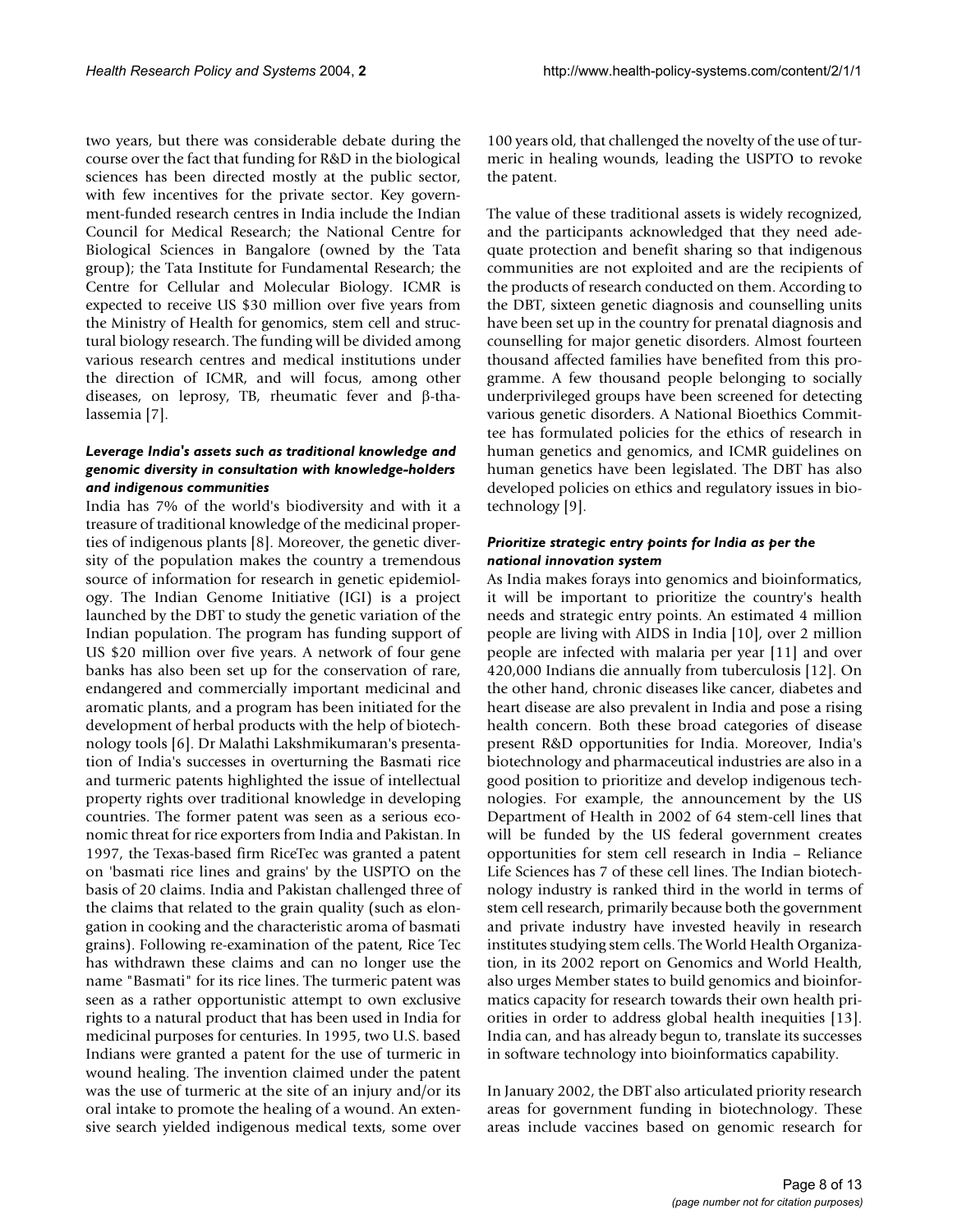cholera, malaria, AIDS, rabies and tuberculosis as well as biofertilizers, biopesticides, transgenic crops, and gene therapy for cancer treatment. A biotechnology vision document released in late 2001 outlines additional plans over the next 10 years and includes developing edible vaccines for specific disease targets, testing and approving a series of GM crops, developing additional vaccines and diagnostic tools for major communicable diseases, as well identifying and protecting biodiversity "hot spots."

There is considerable concern among NGOs and other stakeholders in India that the DBT's goals are too broad and difficult to realize. Moreover, it is doubtful that these activities will help to meet the health needs of the economically weaker sections of society. It is widely felt, and this sentiment was echoed during the course, that India needs a clearly articulated genomics and biotechnology policy that will focus biotechnology research on domestic needs.

In February 2001, ICMR launched a genome initiative and approved 101 out of 167 proposals for research at centres for molecular medicine and bioinformatics units in areas including vaccines, microbial genomics, vector genomics, molecular genetics of haematological disorders, population genetics, pharmacogenetics, nutrition genomics, and neurogenetics.

Private sector efforts in biotechnology have so far focused mainly on the development of vaccines and therapeutic recombinant proteins for infectious diseases. A number of biotechnology products are in various stages of development. Hyderabad-based Shantha Biotech's recombinant hepatitis-B vaccine was launched in 1997, and in 2002 Shantha also launched alpha-interferon "Shanferon" in parts of the country. Shantha Biotechnics has recently become the first Indian company to obtain World Health Organization certification of the hepatitis-B vaccine, opening the way for entities like UNICEF to purchase this low-priced product for their programs. Last year, UNICEF ordered 8.5 million doses of Shanvac B, worth \$5 million, for worldwide distribution. Another promising Indian biotechnology company is Hyderabad-based Bharat Biotech International, which launched its brand of hepatitis-B vaccine, Revac-B, in January last year. Bharat Biotech boasts a production capacity of 100 million doses, possibly the largest in the Asia-Pacific region [14].

## *Improve industry-academic interface with appropriate incentives to improve public health and the nation's wealth*

A recurring theme throughout the course discussions was the public-private interface in health research, and how to create greater fluidity between the two while simultaneously ensuring incentives for industry growth and improving public health. The United States appears to present one successful model of a fluid industry-academic interface, wherein an academic discovery can be leveraged to launch a commercial product – the earliest such example in biotechnology being Genentech which pioneered the industry through the commercial application of recombinant DNA techniques [15].

The biotechnology industry is capital intensive, and the funds required for biomedical research can often be mobilized only with the help of the private sector. Forging public-private partnerships will allow the public sector to have access to some of these funds, and allow private companies access to public resources.

There was considerable debate among the participants on striking a balance between improving public health in India while at the same time ensuring that commercial incentives remain strong and India's economic growth, particularly in the area of scientific research and biotechnology, is not hampered.

The Government of India has introduced some incentives for the biotechnology industry, for example it now emphasizes upgrading scientific research and allows duty free import of selected equipment for biotechnology research. In his inaugural address at the 90<sup>th</sup> session of the Indian Science Congress, the Indian prime minister A.B. Vajpayee also appealed to the private sector to "invest more in indigenous R&D, in partnership with our S&T institutions, IITs (Indian Institutes of Technology) and universities, so that their products and services become globally competitive" [16]. Vajpayee also mentioned the disturbing phenomenon of "brain-drain" – both the migration of talented Indian scientists and technologists to developed countries, as well as the diversion of talent away from R&D careers to non-scientific careers in both Government and the private sector. He stressed the need to take concrete steps to give promising scientists and technologists the necessary opportunities, recognition, and adequate material compensation.

The DBT maintains that it has promoted and accelerated the pace of development of biotechnology in India – but a criticism of its policies is that these incentives have been aimed largely at government-supported research centres. Meanwhile, according to a market assessment report by Canada's Department of Foreign Affairs and International Trade, there are as many as 175 biotechnology companies active in the Indian market; up to 50 of those companies work on advanced biotechnology applications [17]. Approximately 60% of the industry is devoted to human health applications, 10% to agricultural biotechnology and 30% to industrial applications, bioinformatics and genomics. Increased collaboration between companies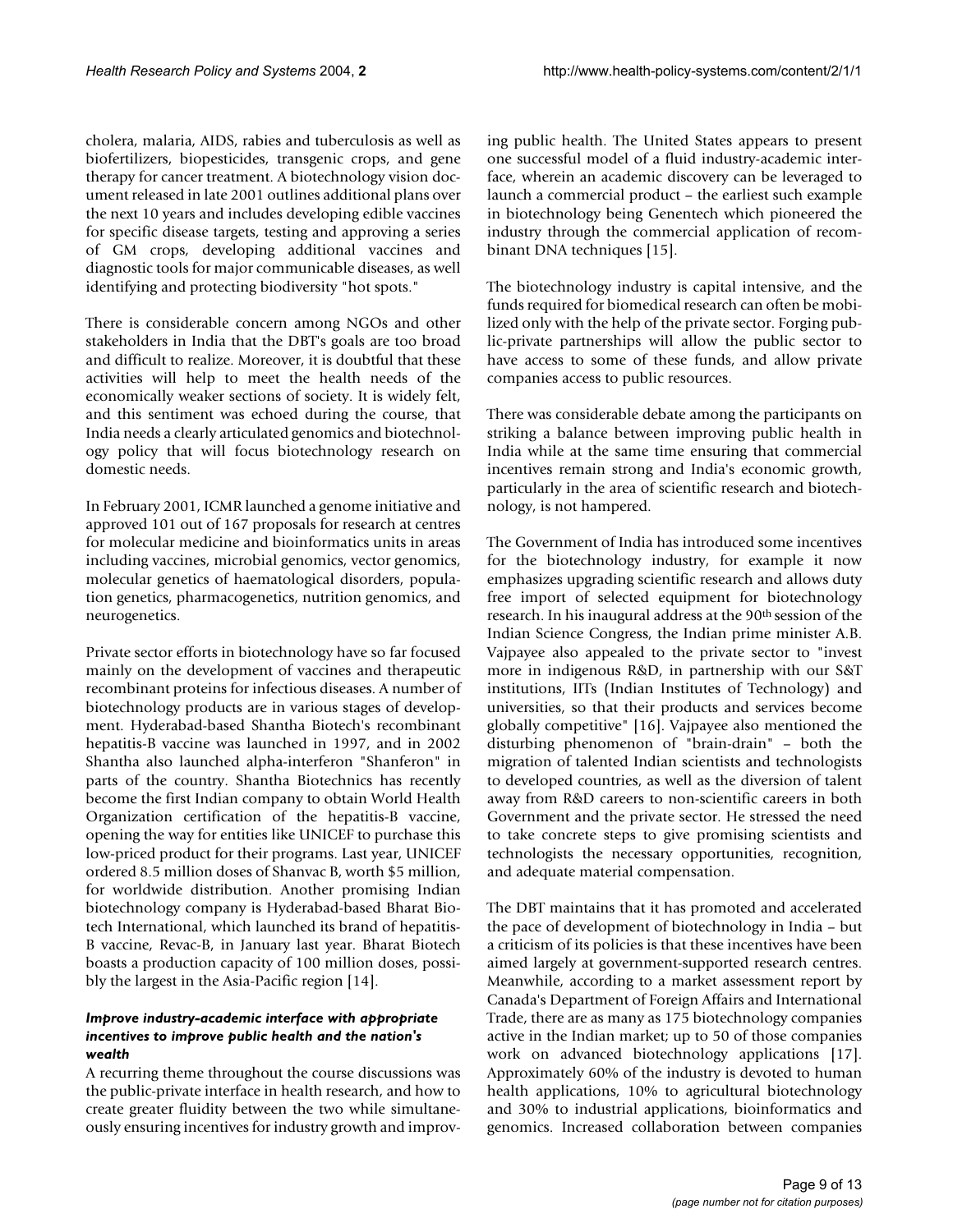and the public sector may accelerate growth of the industry while at the same time focusing development in the areas of greatest need.

In 2001, the Malaria Vaccine Initiative at PATH (Program for Appropriate Technology in Health, a US-based nonprofit organization), the New Delhi site of the International Centre for Genetic Engineering and Biotechnology (ICGEB), and the biotechnology firm, Bharat Biotech International Limited in Hyderabad, India, announced an agreement to jointly develop a vaccine with the potential to prevent malaria caused by the parasite *Plasmodium vivax*, transmitted through mosquito bites [18]. Nearly 65 percent of all malaria cases in India are caused by *P. vivax.* This type of public-private partnership is encouraging for public health in developing countries.

## *Develop independent, accountable, transparent regulatory systems to ensure that ethical, legal and social issues are addressed for a single entry, smart and effective system*

Genomics is a rapidly evolving science that has the potential to be beneficial to public health but could also be misused and carries with it a number of ethical, legal and social implications. For example human genetic profiling data could be used to discriminate against individuals in terms of their employment or eligibility for health insurance. This and other eventualities require the establishment of an effective, transparent and accountable regulatory system. The field of genomics has an impact on basic human rights – to life, equality, information, choice and privacy. It also raises other legal issues such as trade and intellectual property rights. It is, therefore, the function of an effective regulatory system to balance commercial interests with human rights.

The regulatory system in India for biotechnology products has been criticized by the All India Biotechnology Association (established in 1994 as a non-profit society to represent the interests of all those engaged in various aspects of biotechnology) for being bureaucratic and secretive[19]. AIBA has called for a fundamental re-structuring of the regulatory system and for additional private sector resources as a way to stimulate growth in the industry. It has also proposed a national regulatory agency for all biotechnology products under direct authority from the prime minister and independent of various government departments and ministries in order to reduce time for regulatory approval. This is one possible solution, but some course participants disagreed with the notion of a single regulatory body, pointing out that the different pace of development of the biotechnology sector in various states in India may require state-specific regulatory systems.

Dr Madhava Menon's suggestion at the Genomics Policy course of the Telecommunications Regulatory Authority of India (TRAI) serving as a potential model for biotechnology regulatory reform was met with some enthusiasm. The aim of this endeavor is to transfer the regulatory powers of the government to TRAI for most purposes, such as determining tariffs, monitoring revenue-sharing between operators (including the Government's Department of Telecommunications), settling disputes between operators and protecting consumer rights. While this may not be the ideal model for biotechnology, it does, along with AIBA's recommendations, provide the impetus and rationale for an autonomous regulatory body within a market economy.

## *Engage the public and ensure broad-based input into policy setting*

Good public policy is based on informed public opinion and the process of public engagement is closely linked with consensus-building and policy formulation. The goal of public engagement is to elicit a broad range of opinions on contentious issues in genomics, such as genetic testing, GM foods and intellectual property rights. Issues related to genomics and biotechnology should therefore be publicized to and discussed by a broad audience of stakeholders, including scientists, regulatory officials, lawyers, journalists, the private sector and consumers. For instance, it will be vital to engage and educate the public on developments in genomics in order to encourage acceptance of novel biotechnology products as they reach the market. Dr Saraswathi Sankaran brought to light the importance of public engagement to realize the potential of biotechnology in health improvement, using lessons learned from the experience of the non-governmental organization Deepam Educational Society for Health (DESH) in health awareness promotion. DESH's programs are conducted in three phases: information and awareness; empowerment with accountability; and collective, community action. Following this presentation, the participants discussed the importance of genomics and public engagement in various settings, such as hospitals, educational institutions, the workplace, media and slumdwellers. This helped to highlight informational requirements specific to each setting, making it clear that broadly representative input within policy decision-making bodies would help to formulate genomics policy that is wellgrounded in societal needs. The participants made a number of valuable suggestions, one of them being the possibility of setting up multilingual websites for public education as well as consultation.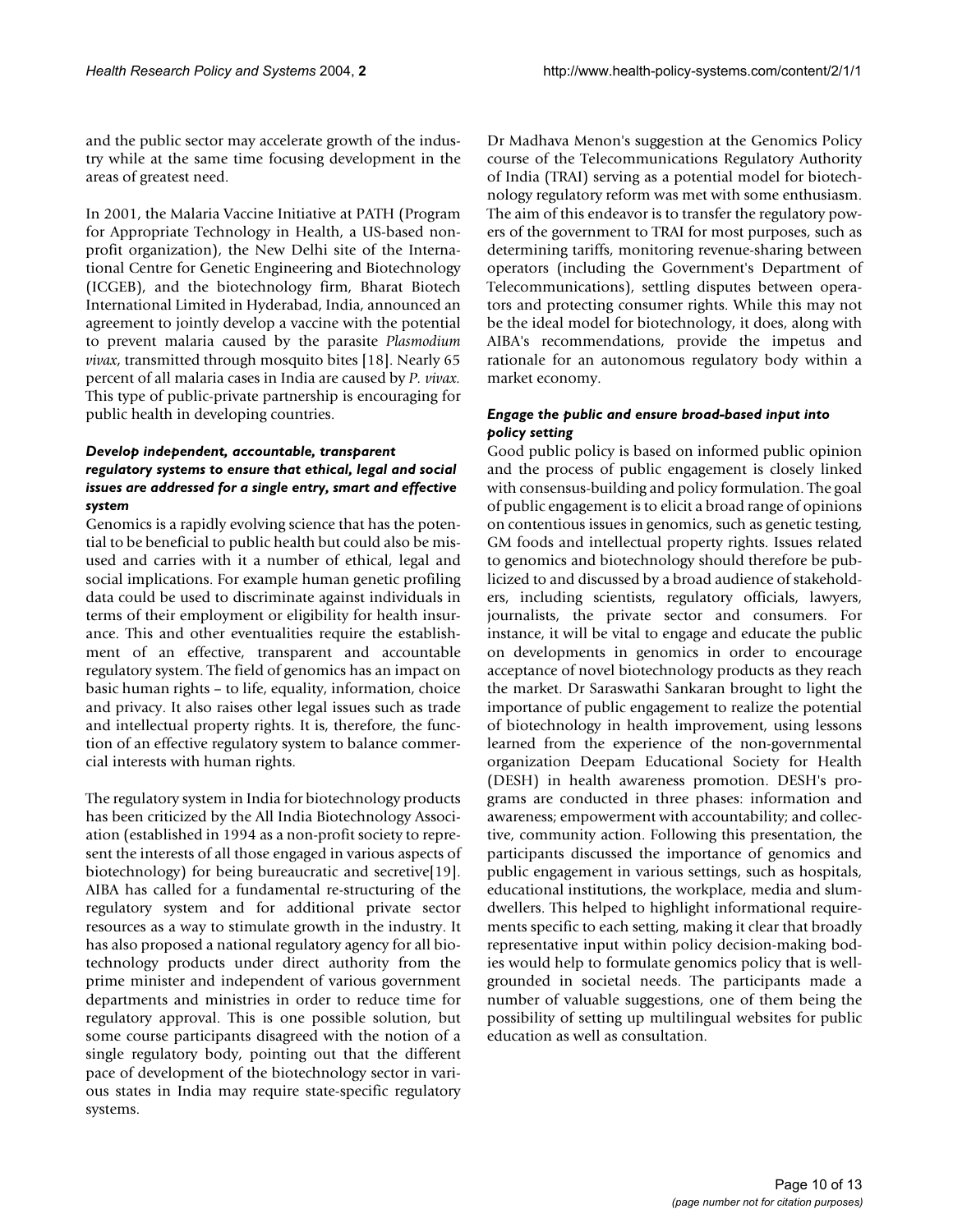## *Deliver knowledge, products and services for public health and ensure equitable access of the poor to genomics products and services*

India is uniquely positioned as a developing country with strong biotechnology capabilities to set an example in ensuring equitable access of its poor to biotechnology products. Indian scientific and medical expertise can contribute to the effort to address these health needs using the latest advances in genomics and biotechnology, and the Indian market represents opportunities to supply vaccines and therapeutics to poor consumers – but at what cost? There was no question among the course attendees that ensuring access of the poor to these products is a daunting task. This is where the government may have to take the lead role in striking a balance, providing appropriate incentives for the biotechnology industry while at the same time ensuring equitable access to biotechnology products. Again, India's biotechnology policy will be crucial to the achievement of equitable access.

Shantha Biotech, which was first to launch the indigenously developed hepatitis-B vaccine in the country in 1997, has secured the WHO certification for its product "Shanvac B" (now marketed at "Hepashield"). Shantha is the only company in India to get this certification for the hepatitis-B vaccine, and it is being provided at a quarter the price of the previously imported vaccine [20]. Although this price still puts it out of reach of the poorest Indians, more people have access to Shantha's product than to the imported vaccine. This suggests that building the private sector in India may help to improve access to biotechnology products that would otherwise have to be imported.

#### *Opinion leaders' network*

There was unanimous endorsement on the part of the course attendees of the formation of an opinion leaders'

network that will serve as a forum to discuss the issues mentioned above and arrive at some policy decisions, and perhaps allow for policy papers that can be presented to the Government of India for further action. The internetbased network will be moderated in order to streamline discussions. A number of short-term projects are envisioned that could be coordinated by various expert members of the network. The results of a survey administered to the participants during the course suggested that 90% of them had reliable access to internet and would be willing to spend 1–2 hours a week taking part in the discussion. The main objectives of the network, as identified by the participants in the survey, would be dissemination of information, exchange of ideas, maintaining inter-connectivity, consensus building through wide participation, and influencing policy and media. Other key results from the survey are summarized in table [2](#page-10-0) below.

## **Conclusion**

Health advances in developing countries have lagged behind those in the developed world. The rapid advance in genomics research in developed countries compared with the relatively slow progress of genomics R&D in developing countries threatens to create a North-South genomics divide in the coming years, which may enhance existing health inequities. India has the unique opportunity, as a developing country with highly skilled scientists and medical professionals, to play a leadership role in closing the genomics divide. With the appropriate emphasis on its health needs, incentives for public-private R&D partnerships, and a sound set of regulatory policies, India may well set an example for the rest of the world. The overall goal of the Genome Policy Executive Course, an Indo-Canadian initiative, was to help provide the impetus for cross-sectoral dialogue on genomics and health policy in India.

| Goals of network           | • Dissemination of information                                                                                                 |
|----------------------------|--------------------------------------------------------------------------------------------------------------------------------|
|                            | • Exchange of ideas                                                                                                            |
|                            | • Maintaining inter-connectivity                                                                                               |
|                            | • Consensus building through wide participation                                                                                |
|                            | • Influencing policy and media                                                                                                 |
| Access                     | • 24 (89%) no access issues – reliable connectivity from home/work                                                             |
|                            | • 3 needed some assistance with email access (internet connection at work; compensation for access;<br>help to post responses) |
| Obstacles to participation | • 23 (85%) identified lack of time due to professional responsibilities.                                                       |
|                            | • Most people willing to dedicate I hour a week to the network.                                                                |
|                            | • I person stated inability to impact policy would discourage him/her from participating in the<br>network                     |
|                            | • 3 people had no time/work constraints for participation                                                                      |

<span id="page-10-0"></span>**Table 2: Opinion Leaders' Network Survey Results**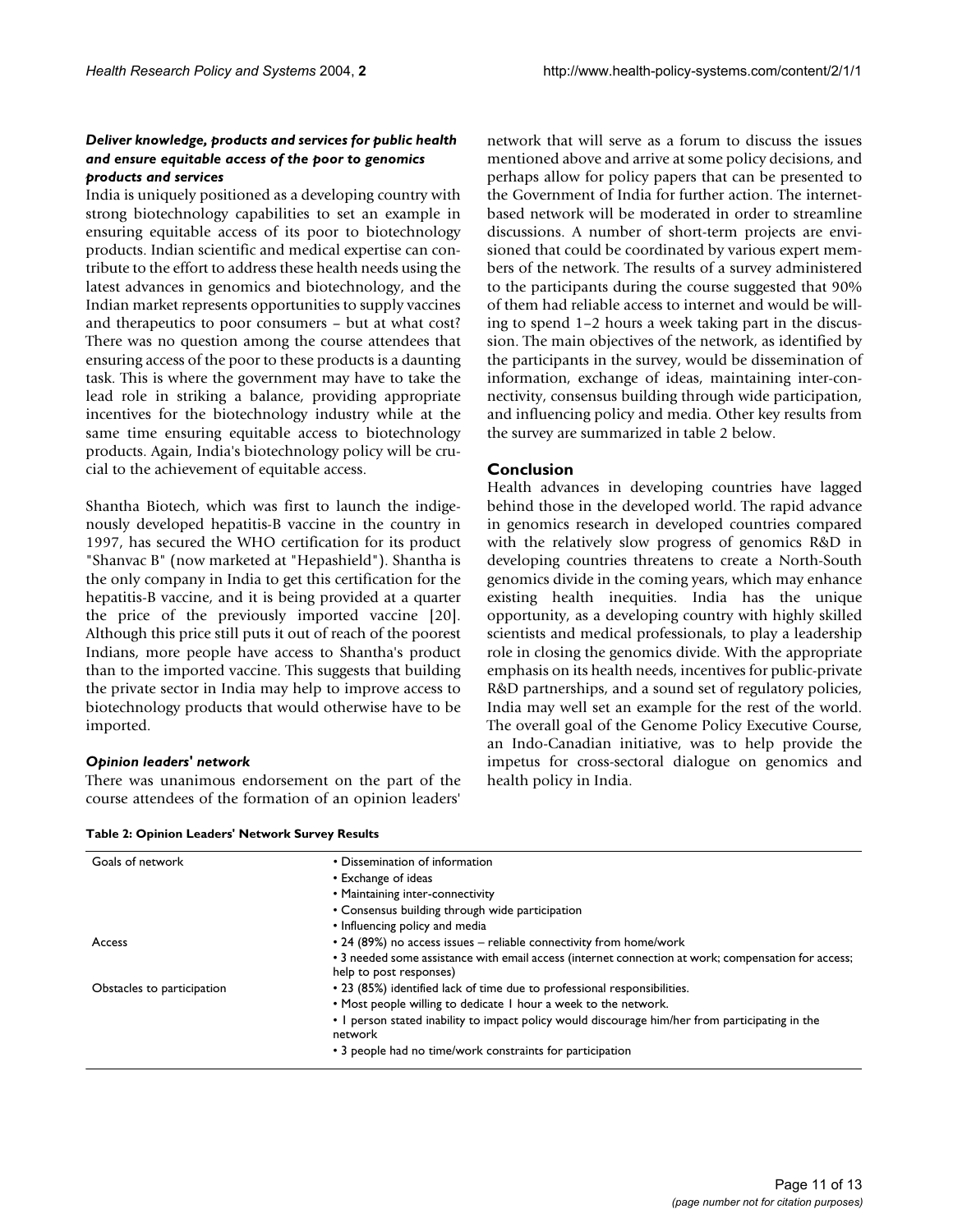Research and development in genomics in developing world will follow its path with or without courses of this nature. The main limitation of a course of this nature is the difficulty in maintaining focus with interdisciplinary discussion and achieving consensus in a large group with varying perspectives. However, it is a window into, and a seed for well-informed inter-sectoral policy formulation. Where this course is useful is in fostering a multidisciplinary discussion that can contribute to policy formulation by bringing together individuals from different sectors and exposing them to alternative perspectives. The key advantage of this course is that it can help bring policy to the forefront so that ethical, social, and legal aspects of new technologies do not lag behind as science forges ahead. Without sound policy that keeps up with new science, its benefits will be difficult to realize, and its risks contained.

Although there are clearly some unique aspects to our experience in India, it appears that the conceptual framework of the course can be applied to other regions too. Two other courses have been held, one in Africa and the other in the Middle East. The Africa course, held in Nairobi, Kenya in March 2002, was attended by representatives from 10 different nations. Its main themes for discussion included the need for capacity-strengthening, financial investment for R&D and commercialization, the role of cross-sectoral partnerships, the need to engage government and also to educate the public. A similar internetbased network, the African Genome Policy Forum, has also been established. More recently, a similar course was jointly organized with the World Health Organization's Eastern Mediterranean Regional Office and held in Muscat, Oman to serve the countries of the region (it was attended by representatives from 13 countries). A concrete recommendation emerging from the course is the creation of National Biotechnology Councils in each country, which will undertake, among other things, formulation of national biotechnology policy. Two other courses, in Latin America and in China, are being planned and will be held in 2004.

While the experience in India may not be exactly the same as in other regions of the world, there is some evidence that a similar framework, with appropriate modifications to session topics and participant representation could be held elsewhere too. For instance, our procedure has now led to three courses in three regions, with the formation of regional networks in each place – Africa, India, and the Eastern Mediterranean Region (where the course was organized jointly with the World Health Organization's Eastern Mediterranean Regional Office). Similar courses are now being planned for Latin America and China. The regional genome policy networks can provide models to establish a Global Genome Policy Forum.

#### **Competing interests**

None declared.

#### **Authors' contributions**

All authors participated in and contributed to the course. TA drafted the manuscript. The course was convened and coordinated by NK and VM. PAS and ASD conceived of the course, and participated in its design and coordination.

#### **Acknowledgements**

We would like to thank the course participants and members of the Indian Genome Policy Forum for their insightful comments and suggestions. The Canadian Program in Genomics and Global Health receives most of its funding from the Ontario Research and Development Challenge Fund, and Genome Canada through the Ontario Genomics Institute. Matching partners for some of the projects include the Fogarty International Center, Food Biotechnology Communications Network, Food Systems Biotechnology Centre, GlaxoSmithKline, The Hospital for Sick Children, Indian Council for Medical Research, International Development Research Centre (IDRC), the McLaughlin Centre for Molecular Medicine, Merck and Co, Mount Sinai Hospital, Sunnybrook and Women's College Health Sciences Centre, University of Guelph, University Health Network, University of Toronto, and the World Health Organization. Peter A. Singer is supported by a Distinguished Investigator award from the Canadian Institutes of Health Research.

#### **References**

- 1. **World Health Report: Making a Difference.** *World Health Organization, Geneva* 1999.
- <span id="page-11-0"></span>2. **[America's pain, India's gain; at least one corner of the IT](http://www.ncbi.nlm.nih.gov/entrez/query.fcgi?cmd=Retrieve&db=PubMed&dopt=Abstract&list_uids=14526814) [world is booming.](http://www.ncbi.nlm.nih.gov/entrez/query.fcgi?cmd=Retrieve&db=PubMed&dopt=Abstract&list_uids=14526814)** *Economist* 2003:57.
- 3. Daar AS, Thorsteinsdottir H, Martin DK, Smith AC, Nast S, Singer PA: **[Top 10 biotechnologies for improving health in develop](http://www.ncbi.nlm.nih.gov/entrez/query.fcgi?cmd=Retrieve&db=PubMed&dopt=Abstract&list_uids=10.1038/ng1002-229)[ing countries](http://www.ncbi.nlm.nih.gov/entrez/query.fcgi?cmd=Retrieve&db=PubMed&dopt=Abstract&list_uids=10.1038/ng1002-229)[.](http://www.ncbi.nlm.nih.gov/entrez/query.fcgi?cmd=Retrieve&db=PubMed&dopt=Abstract&list_uids=12355081)** *Nat Genet* 2002, **32:**229-232.
- 4. **Ministry of Health and Family Welfare, India Annual Report (1999–2000).** .
- 5. **National Institutes of Health** [<http://www.nih.gov>]. Accessed March 2003
- 6. **Biotechnology A Vision (Ten Year Perspective)** *Department of Biotechnology, Ministry of Science and Technology, India* 2001 [\[http://](http://dbtindia.nic.in/aboutdbt/overviewmain.html) [dbtindia.nic.in/aboutdbt/overviewmain.html](http://dbtindia.nic.in/aboutdbt/overviewmain.html)]. Accessed February 2003
- 7. Chaturvedi S: **Status and Development of Biotechnology in India: an Analytical Overview.** 2002 [[http://www.ris.org.in/](http://www.ris.org.in/dp28_pap.pdf) [dp28\\_pap.pdf](http://www.ris.org.in/dp28_pap.pdf)]. Accessed February 2003
- 8. **National Policy and Macrolevel Action Strategy on Biodiversity.** *Ministry of Environment and Forests, Government of India* 1999.
- 9. **Biotechnology In Pursuit of Excellence and Relevance for Human Kind** 2001 [[http://dbtindia.nic.in/aboutdbt/overview](http://dbtindia.nic.in/aboutdbt/overviewmain.html) [main.html\]](http://dbtindia.nic.in/aboutdbt/overviewmain.html). Accessed February 2003
- 
- 10. **UNAIDS** [<http://www.unaids.org>]. Accessed March 2003<br>11. **Malaria Site** [http://www.malariasite.com/index.htm]. [\[http://www.malariasite.com/index.htm](http://www.malariasite.com/index.htm)]. Accessed January 2003
- 12. **USAID** [[http://www.usaid.gov\]](http://www.usaid.gov). Accessed January 2003<br>13. **Genomics and World Health Report of the Advi**
- Genomics and World Health Report of the Advisory Com**mittee on Health Research.** *World Health Organization, Geneva* 2002.
- 14. **Business World India. Competition snapping at Shantha Biotech's heels** 2000 [[http://www.businessworldindia.com/archive/](http://www.businessworldindia.com/archive/201023/cover2.htm) [201023/cover2.htm](http://www.businessworldindia.com/archive/201023/cover2.htm)].
- 15. **Genentech** [\[http://www.genentech.com\]](http://www.genentech.com). Accessed March 2003
- 16. **Inaugural address by Prime Minister Atal Bihari Vajpayee at the 90th Session of the Indian Science Congress** [\[http://](http://www.24framesdigital.com/isro/isro.htm) [www.24framesdigital.com/isro/isro.htm](http://www.24framesdigital.com/isro/isro.htm)]. Accessed January 2003